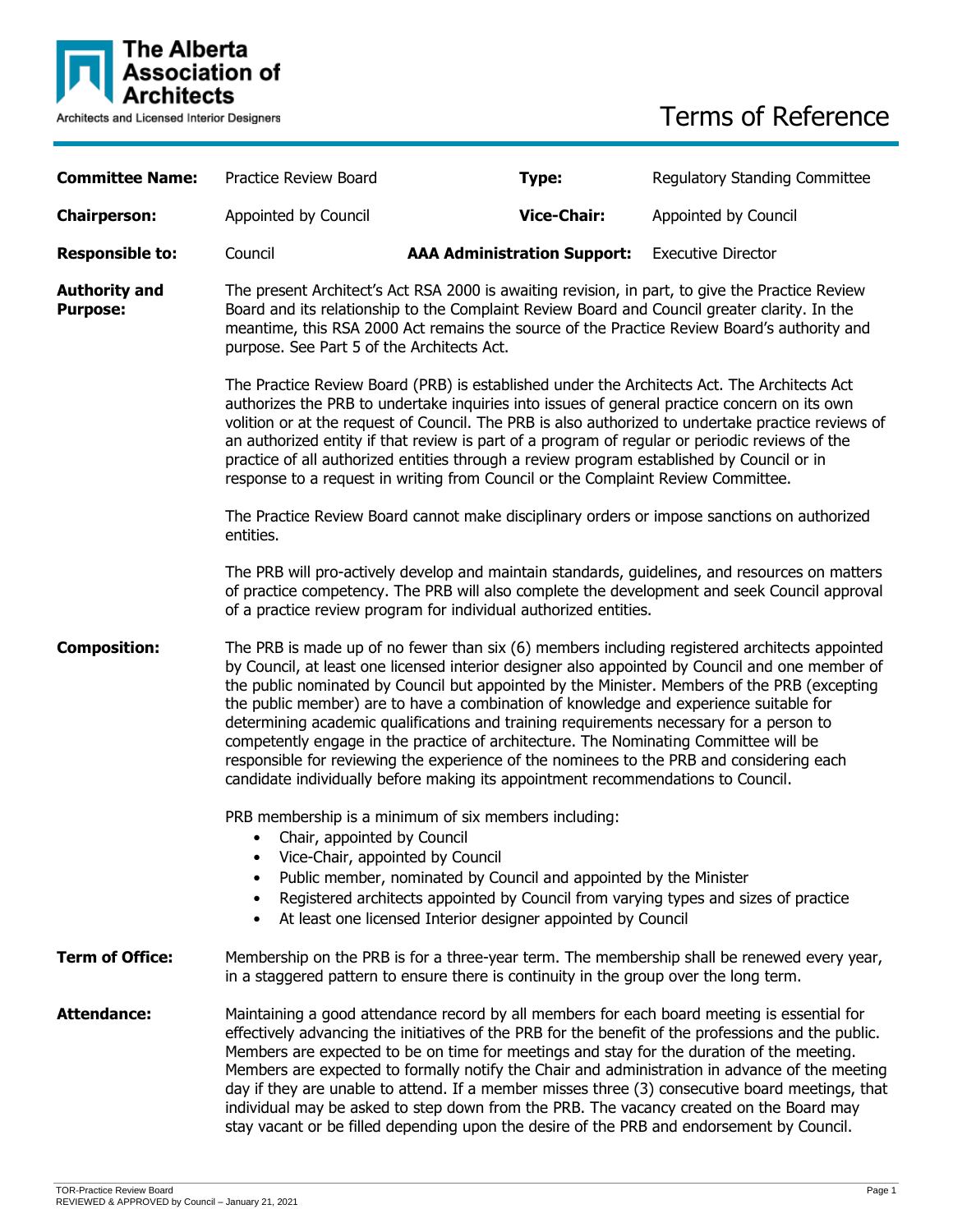

| <b>Operating</b>     | • The PRB meets at least quarterly and alternates locations between Calgary and Edmonton,   |  |
|----------------------|---------------------------------------------------------------------------------------------|--|
| <b>Guidelines or</b> | connecting in the other city participants via telephone. Alternatively, the meetings may be |  |
| <b>Criteria</b>      | fully virtual. The meetings are scheduled annually to complement the Council schedule.      |  |
|                      | • Quorum for the PRB is three (3) members.                                                  |  |

- The PRB may create sub-committees and / or task forces from time to time.
- The chair's role is to communicate with members about the yearly meeting schedule, the meeting locations and to share both the agenda and the minutes in a timely manner. The chair is responsible for reporting to Council at least annually.

### **SPECIFIC AREAS OF RESPONSIBILITY**

**Mandate:** The PRB's mandate will be educational and supportive and not disciplinary.

If, during a practice review, there is a concern of a sufficiently serious nature, the reviewer will bring this concern to the attention of the Chair of the Complaint Review Committee in accordance with the legislation and after consultation with legal counsel.

A concern of a "significantly serious nature" includes failing to cooperate with the practice review, failing to comply with the Architects Act, regulation or the Code of Ethics or conduct that places a client, member of the public, or member of the profession in danger.

The PRB shall NOT make findings of unskilled practice or unprofessional conduct nor impose fines

**Deliverables:** The PRB is responsible for establishing standards of practice. Under the future legislation, the PRB will monitor the membership's standards of practice through a transparent and equitable practice review program based on best practice reference standards and resources. The practice review standard will be finalized and ratified by Council. The completion of the practice standard and updated practice resources will form part of the responsibilities of the PRB.

#### **Reporting**

On an annual basis, the PRB will report to Council on its work and its general findings and progress. The PRB will maintain a regular connection with the Practice Advisory Committee (PAC) which serves as the administrative body that responds to day-to-day practice inquiries and as an important resource on current practice trends and issues.

#### **Development of Policy**

While the existing legislation provides the PRB with a direct authority to develop policy on practice matters, it has been the practice with the AAA that all new or revised practice policy matters be reviewed by Council before being issued. In accordance with Council's authority to guide the activities of all AAA committees and the PRB, this practice of Council review of all proposed policy changes will continue.